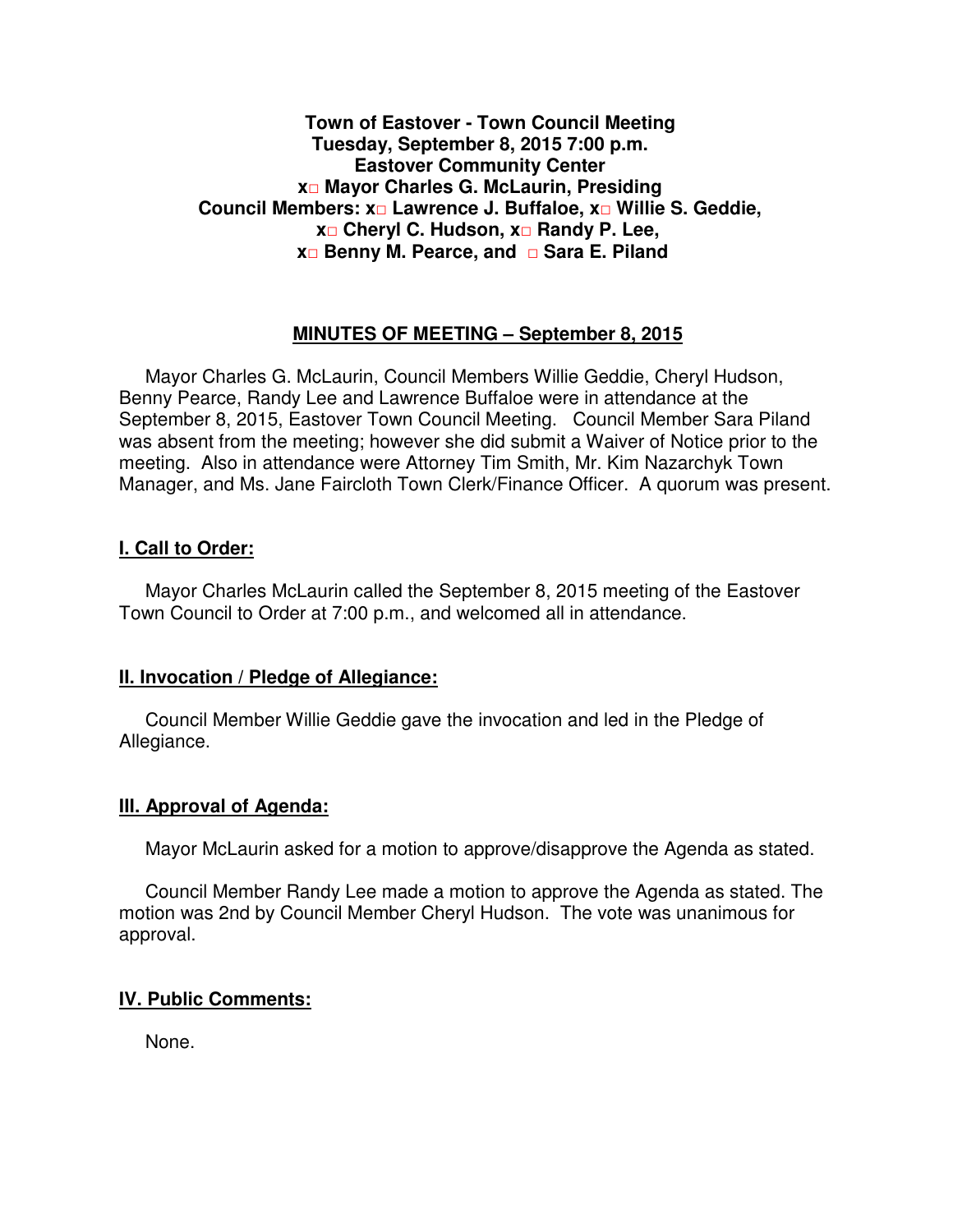#### **V. Consent Agenda:**

 Mayor McLaurin asked for a motion to approve/disapprove the Consent Agenda as stated.

 Council Member Cheryl Hudson made a motion to approve the Consent Agenda as so stated. The motion was 2<sup>nd</sup> by Council Member Willie Geddie. The vote was unanimous for approval.

### **VI. Discussion Agenda:**

#### **Agenda Item #1:**

#### **Design update by Architect Mr. Chris Frank.**

 Mr. Chris Frank, Architect gave a brief update concerning the New Town Hall. He stated that all finished specifications and drawings are to be at USDA by October 6, 2015 for their review and approval. He stated that he is just giving a summary of things concerning the new building. Some of which are type of flooring, type of paint, etc. He said that the water and sewer will come from Middle Road, the site plan is the same, and the sprinkler system will be monitored 24 hours per day. Mr. Frank stated that a special access latter must be installed inside the building for storage, and it must be able to hold two people and heavy equipment. He said that the conference room should be adaptable for network, and that the doors must be fire rated around the circle of workers. Once USDA approves or makes a change, we can put out final bid.

 Mr. Frank suggested to the Council that a shallow well for water be installed. This water will be used for the landscape sprinklers.

#### **Agenda Item #2**:

#### **Presentation by Mr. Danny Matthews, Eastover Fire Department.**

 Mr. Danny Matthews from the Eastover Volunteer Fire Department is requesting a reallocation of funds paid to the Cumberland County Fire Chief's Association. The Fire Department is requesting 70% of funds earmarked by the Town of Eastover for the Chief's Association are distributed to Eastover Volunteer Fire Department to maintain, update and recertify rescue equipment for our community. The remaining 30% would still go to the Cumberland County Fire Chief's Association. Mr. Matthews said that apparatus maintenance, insurance, fuel, and monies used for training State Certified Rescue Technicians is already covered in their existing budget.

Mayor McLaurin asked for a vote on this issue.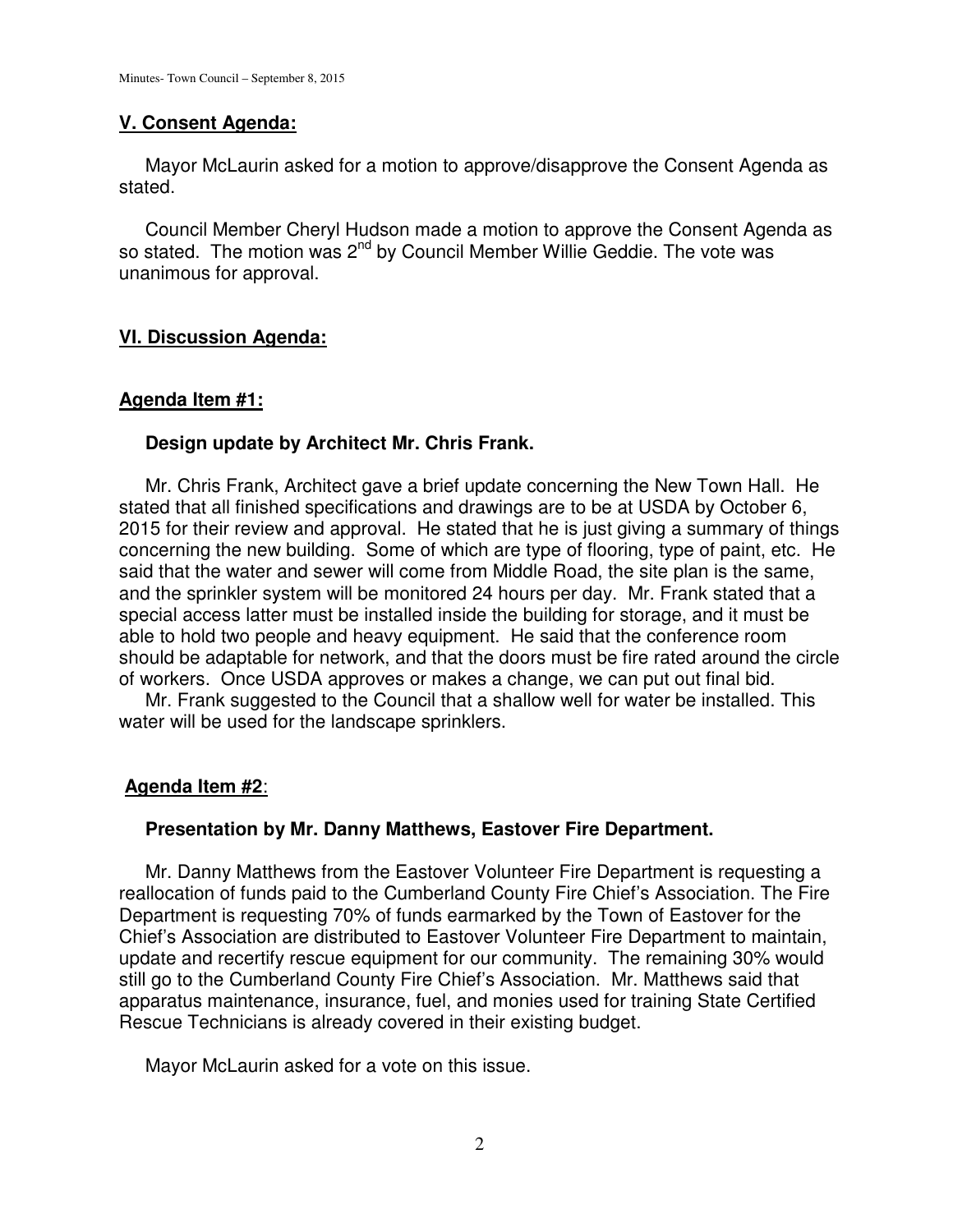Council Member Benny Pearce made a motion to approve having the ½ cent assessed tax to property owners to be divided as follows: 70% to Eastover Fire Department and 30% to The Special Fire Chief's Fund. The motion was 2<sup>nd</sup> by Council Member Lawrence Buffaloe. The vote was unanimous for approval.

#### **VII. RECEIVE MAYOR'S UPDATE.**

 Mayor McLaurin asked for everyone to keep Mr. Howard Piland, Sr. and Council Member Randy Lee in their prayers.

 Mayor McLaurin stated that Council Member Willie Geddie will be honored as 2015 Distinguished Citizen Award given by the Cumberland County Boy Scouts of America (Occoneechee Council). The dinner will be held Friday, October  $30<sup>th</sup>$ , 2015, 7:00 p.m. at Salem United Methodist Church. Several people have tickets for sale, and one is Mrs. Shirley McLaurin. The tickets are Couples - \$50, - Individuals \$30 and - Special Table of 8 \$500. The RSVP deadline is October 19<sup>th</sup> 2015. Mayor McLaurin stated that this honor is most deserving for Mr. Willie Geddie.

 Mayor McLaurin stated that we are in the process of building a handicapped ramp and steps at Talley Woodland Park.

#### **VIII. RECEIVE TOWN COUNCIL UPDATE.**

None.

#### **IX. RECEIVE TOWN MANAGER'S UPDATE.**

 Mr. Nazarchyk stated that the Town is buying 15-24 Eastover Town Flags at a cost of \$57 each. They are made of nice material, they are double sided, and the color should not bleed out. He stated that we will supply these flags to the Eastover Town Hall, Eastover Community Center, and the Eastover Volunteer Fire Department.

 Mr. Nazarchyk requested that a Public Hearing be held at the October Town Council Meeting to approve the Construction Loan in the amount of 1.6M for the New Town Hall. Mayor McLaurin asked for a motion to approve the Public Hearing in October. Council Member Lawrence Buffaloe made a motion to approve the October Public Hearing on the Construction Loan. The motion was 2<sup>nd</sup> by Council Member Benny Pearce. The vote was unanimous for approval.

 Mr. Nazarchyk stated that the several people have asked about a Town License Plate for Eastover. He stated that the Civic Club usually handled the License Plates in the past. He informed Mrs. Shirley McLaurin that this would be a good project for the Civic Club.